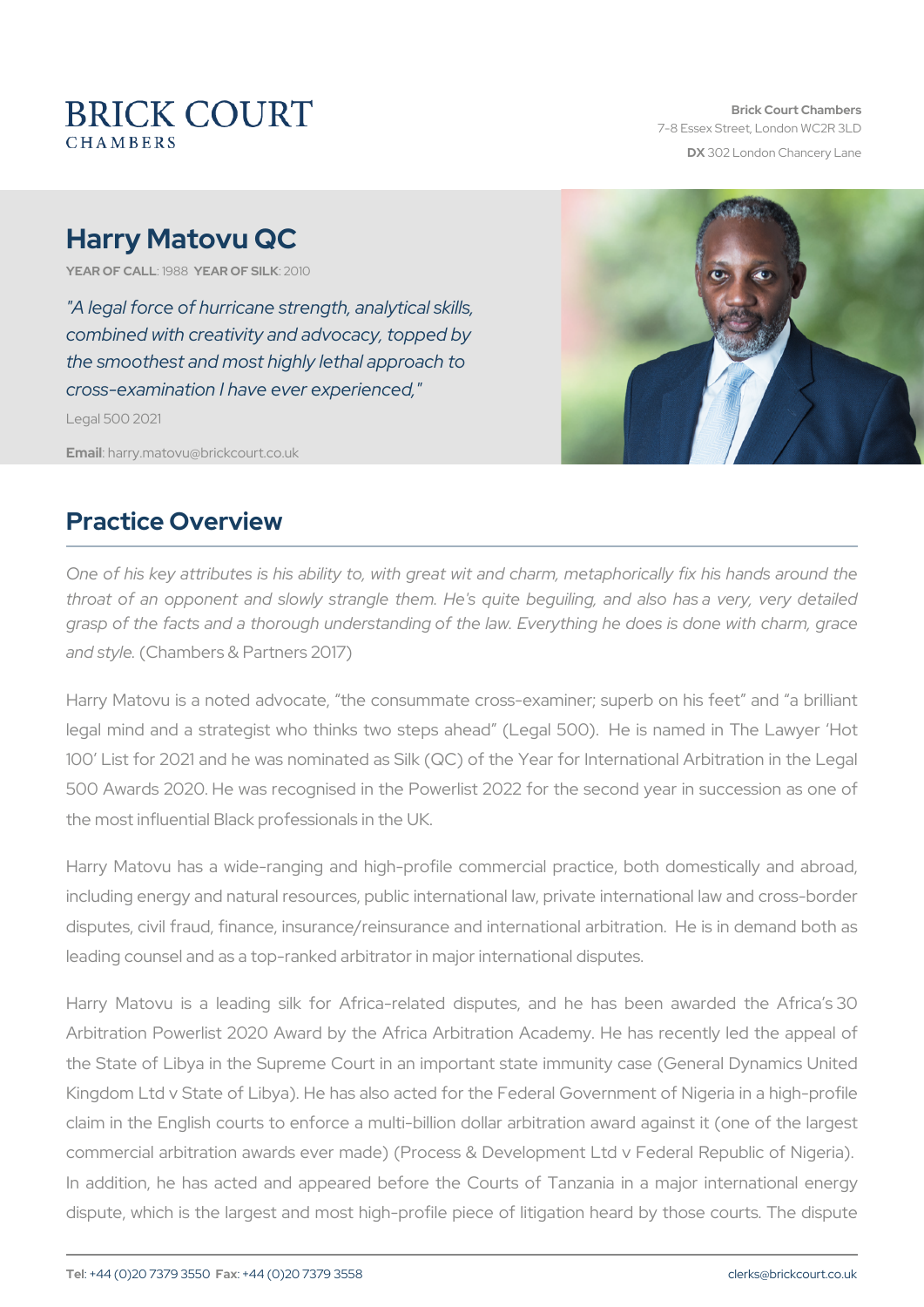has connections with the biggest corruption scandals to have hit Tar Ltd v Standard Chartered and Others). He has also recently acte courts of an African state, and he has acted and advised in a num infrastructure disputes in jurisdictions across sub-Saharan Africa.

Harry Matovu s banking and fraud work includes cases as varied claim; a substantial longevity swaps dispute between a Swiss in investment bank; and more recently, a claim for an anti-suit injunction the context of the insolvency of a major Russian bank; and a bankruptcy order and ancillary relief under the Cross-Border Insolv cross-border jurisdictional issues" (The Legal 500), and he has passporting issues in relation to offshore funds, and also in inv products.

Harry Matovu also has a substantial international arbitration pra arbitrator (party appointments and appointments as presiding arbitrator) ARIAS and AFSA Rules, as well as ad hoc references. He is instruc enforce arbitration agreements and awards in major oil and gas, nat and insurance/reinsurance disputes arising from jurisdictions across and Africa; and he has recently been appointed as arbitrator/pre disputes, including claims concerning the control of a leading ene telecoms dispute in Tanzania, the sale of a significant energy inter projects in Zambia and Mozambique. He is top-rated (Band 1) by Char arbitrator.

"An advocate that you stop and listen to as he really commands performer", "consisten  $(tC\psi)$  aimbers to "Partners and The Legal 500).

#### Energy and natural resources

Harry Matovu has detailed knowledge of the oil and gas exploration industries; of liquefied natural gas (LNG) trading and shipping; and (including farm-ins) and valuation of oil and gas and mining asset valuation methodologies. In relation to the financing, acquisition an has a detailed understanding of corporate finance, including in p placements and funds, via merchant banks and investment banks, an in London and the TSXV in Toronto.

Harry has also acted in disputes concerning complex oil services to the Gulf of Mexico, which required a detailed understanding of technical, marine and geological risks and hazards, and industry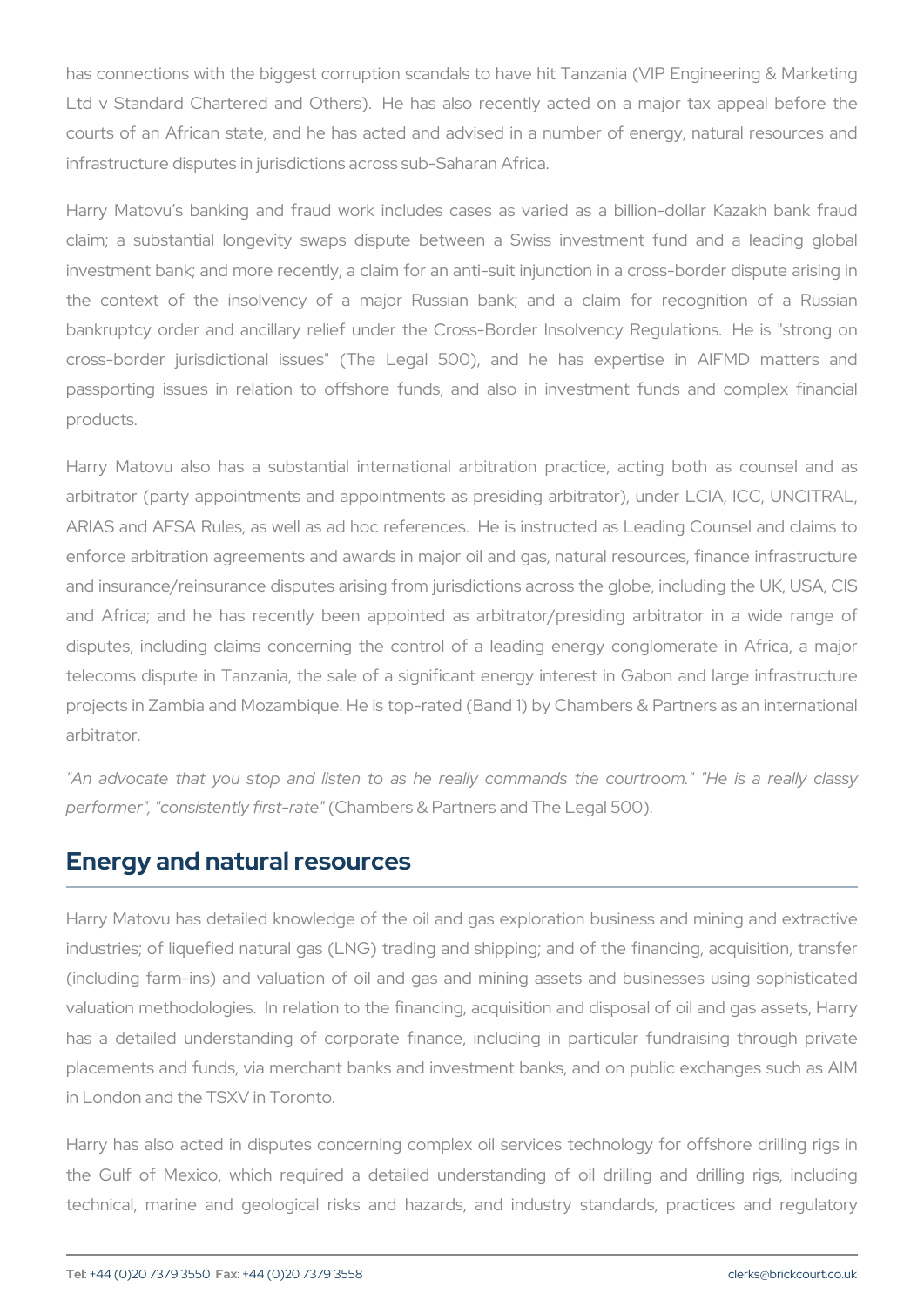requirements (including BSEE requirements).

In relation to other natural resources disputes, Harry has red concerning gold mining in Tanzania and Kazakhstan, diamond minin Indonesia, bauxite mining in Saudi Arabia and cobalt mining in the Democratic Republic Republic Republic Of lectured on resource nationalism.

He was nominated for Silk (QC) of the Year (Projects and Energy) in t

Several of the energy and natural resources disputes in which Harry subject of confidential arbitrations. Significant court cases include:

Excalibur Ventures LLC v Te [x2a 0s1 K]e JESN/oHO 2 n67 (Comm), [2011] EWHO A very substantial and high-profile action concerning oil exploration i a 5-month trial in the Commercial Court. The action concerned a cl stake in various oil exploration blocks, and it resulted in an outrig was listed by The Lawyer magazine as one of the top 20 cases for 201

The case involved a dispute about rights and obligations under a j production sharing contract. It required a detailed understanding of t

- "oil exploration business, including risk analysis (commercia exploration risks)
- " oil pricing and exploration/production processes and costs
- " joint bidding agreements and joint ventures
- " contract negotiations and political and economic considerations fo
- " all the processes leading up to and beyond the grant of explorati contracts by host governments
- " farm-in agreements to oil exploration and production licences/cont
- " the valuation of oil exploration blocks, including valuation application, in particular the discounted cashflow methodology
- " corporate finance, including in particular processes and issue through private equity, via merchant banks and investment banks, AIM in London and the TSXV in Toronto.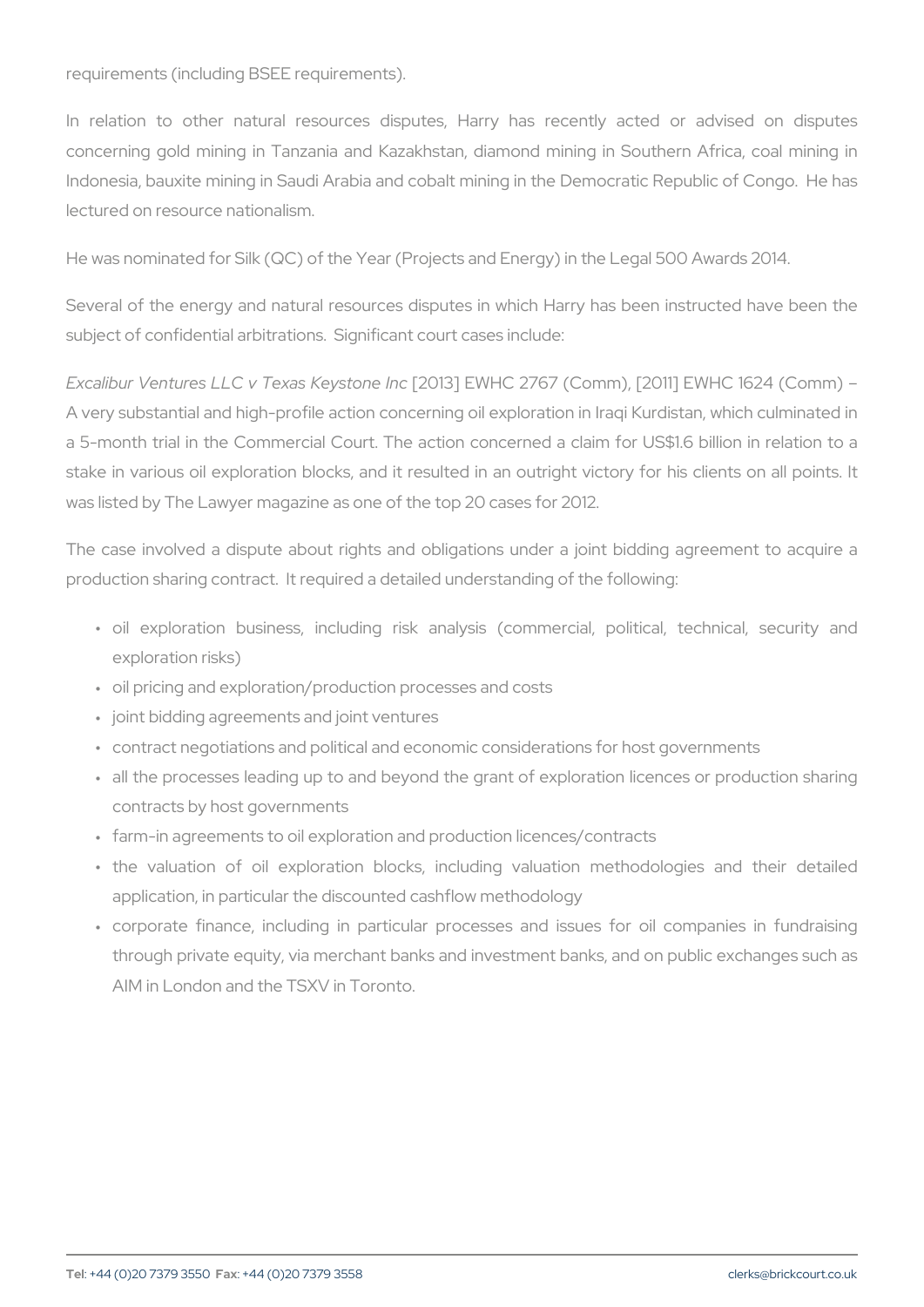VIP Engineering & Marketing Ltd v Standard Charter reisd ablasmok caum de Ottlily en in a long-running and very substantial international energy disput arises out of a power project in that country, and is the largest a come to trial before those Courts. The case, which concerns a claim requires a detailed understanding of:

- " power projects and infrastructure development projects, includi and EPC contracts
- " development finance and project finance
- " joint venture agreements
- " contract negotiations and political and economic considerations host governments and state agencies
- " jurisdictional issues in relation to a number of international securities governed by different applicable laws
- " valuation methodologies for power projects, and the detailed app in particular the discounted cashflow methodology

In addition, the case requires an understanding of the procedural Harry has been granted special rights of audience by the Chief Justi High Court and Court of Appeal of Tanzania. He has argued and le trial in the High Court, and in ongoing proceedings in the Court of revision application.

Teekay Corporation v Diamond Pacific International Cobspormation cted LNG shipping dispute, in which the principal issue was the valuatio The case was settled just before trial in 2014 after the preparation valuation evidence, and opening submissions. The dispute required a

- " the LNG industry worldwide, including production and demand tr worldwide over the next 40 years
- " the LNG shipping industry and trends in shipping capacity, de over the next 40 years
- " the valuation of LNG shipping businesses, including valuation application, in particular the discounted cashflow methodology

African Barrick Gold PLC v Commissioner-General (Thazaynian Rueve engaged in a very substantial dispute in Tanzania involving a dem million against a major UK holding company with gold-mining subsi attracted huge political and public interest, and it is currently on Tanzania.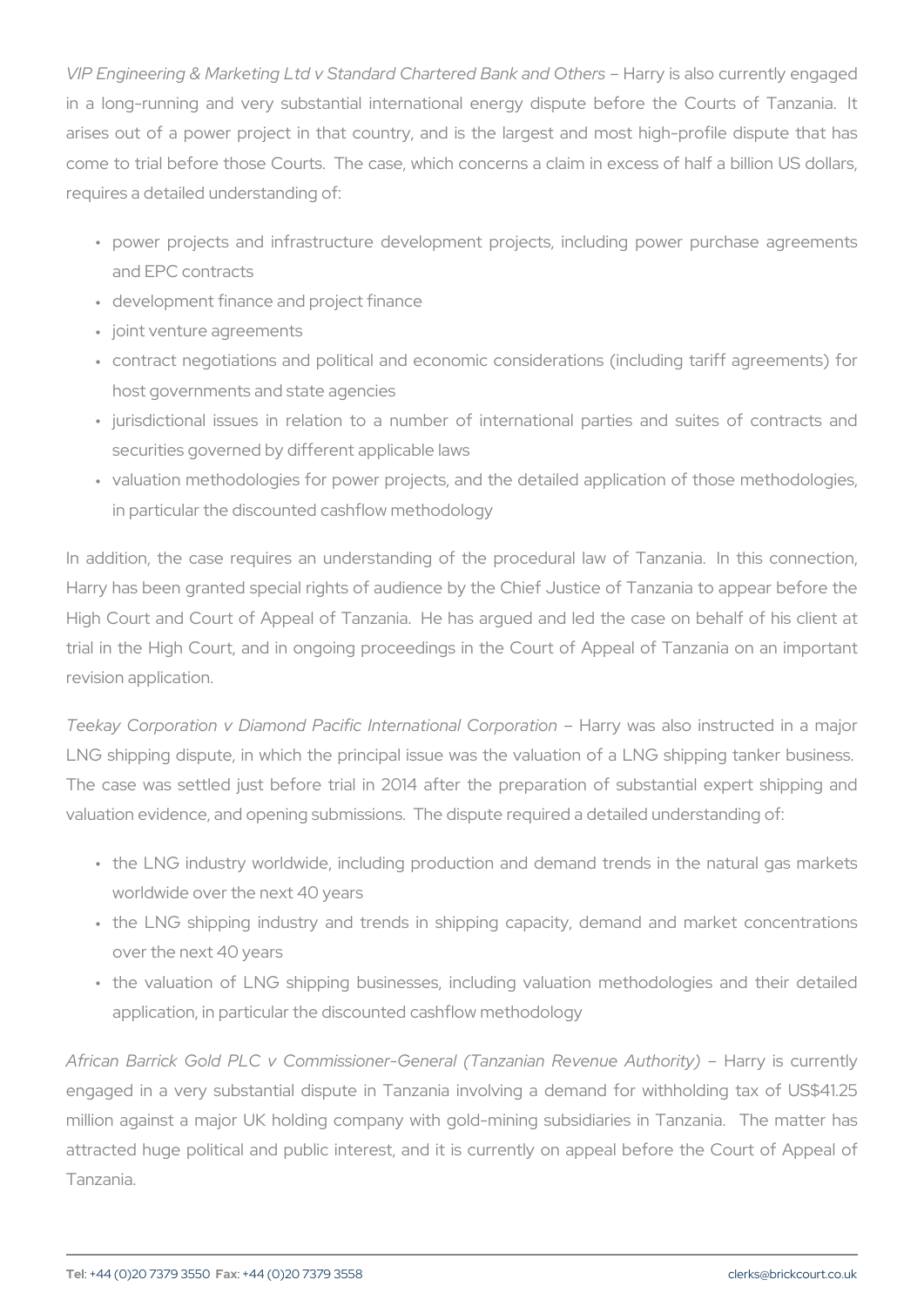## Arbitration

International commercial arbitration is a significant part of Harry instructed as counsel and accepts appointments as arbitrator. Har LCIA, a member of the Court of the Lagos Chamber of Commerce (LACIAC) and the Court of the Arbitration Foundation of Southern Af panel of arbitrators of the London Chamber of Arbitration and Mediat Silk (QC) of the Year for International Arbitration in the Legal 50 (Band 1) by Chambers & Partners as an international arbitrator.

Harry is very familiar with all aspects of the English Arbitration Arbitration and Conciliation Act and various arbitration codes, includ and ARIAS Rules and the UNCITRAL Model Law. In addition to act and domestic arbitrations, he is instructed in court applications arbitration law, including:

- " challenges to arbitral appointments
- " applications for anti-arbitration and anti-suit injunctions
- " freezing injunctions and ancillary relief in support of arbitrations
- " challenges to and appeals against arbitral awards
- " court proceedings to enforce arbitration awards

Arbitrations in which Harry has been involved as counsel include s Bermuda and England arising out of the US personal accident reins fraud, non-disclosure, misrepresentation and coverage; a long-running expenses insurance business, which led to a favourable award that Commercial Court; the successful defence of a major reinsurance company against Lloyd's reinsurers, which raised complex issues of and the successful defence of a US\$300 million political risk insuran in Indonesia (see above under Mining Resources).

Harry s court cases arising out of arbitration disputes have a similarly

General Dynamics United Kingdom (htd axppSetate to of the ib Synapreme Court concerning the Supering the Supering the Supering the Supering the Supering the Supering the Supering the Supering the Supering Court concerning impleading of foreign sovereign states before the English courts unde

Process & Industrial Developments Ltd v F2e0d1e9rbal ERVeHpOubl2 @ 4 1of (Comm) (application for permission to enforce a multi-billion dollar arbitr Nigeria);

Riverrock v International Bank 0020 St E PV et Gr 2483 (Comm), [2020] 2 Ll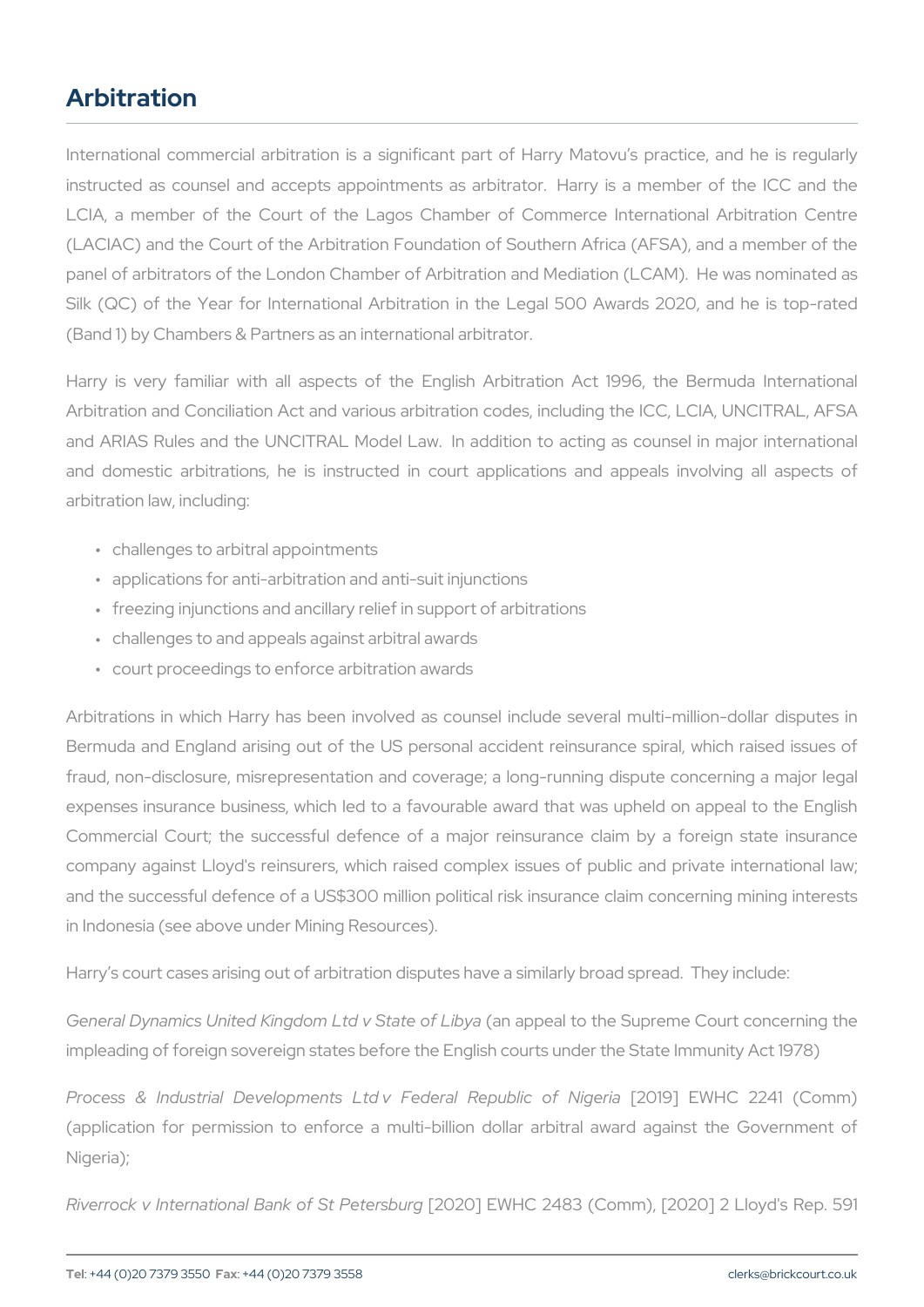(an anti-suit injunction to restrain the liquidator of a Russian ba Russian insolvency proceedings instead of submitting them to arbitrat

Hiscox Dedicated Corporate Member Ltd v [2/04 94 rh E Wu-s Gr T 26 ompa (successful application for an anti-suit injunction application to insurance policy between UK-based insurers and a US-based in arbitrability and substantive coverage disputes should be resolved);

Excalibur Ventures LLC v Te (2a0s1 K e ES N/oth Ce 1624 (Comm), [2012] 1 All (successful application to the English Commercial Court for a rare and foreign arbitration);

IRB Brasil Resseguros SA v CX [Reinnos]uEd Mild C @ J 4 L (Comm), [2010] Lloy (successfully upholding a major insurance arbitration award on appeal and

Caisse Nationale de Prévo $\hat{y}$ ance (a Gruccfotessful application to the Court for the removal of an arbitrator on grounds of apparent bias).

Harry has been nominated and appointed as arbitrator (including P international commercial arbitrations under ICC, LCIA, UNCITRAL ar Southern Africa) Rules. The nominations and appointments in t disputes involving parties in a wide number of jurisdictions, includi Gabon, Mozambique, Egypt, Russia, Panama and the British Virgin Isla

Harry lectures on arbitration law generally, including arbitration regime. Papers and presentations include:

- " Issues of Bias in the Arbitration Process, Raper delivered at Arbitration Lond International Arbitration Conference for West Africa, 4-6 Septembe
- " The OHADA Arbitration Regime An Assessment, Paper delivered at the ICAMA Round Table, Abuja 26-27 May 2014
- " Valuing Claims, Presentation delivered at the CDR Winter Arbitrati February 2015
- " Tribunal Bias in African Arbitrations , Paper delivered ICC the rita Regional Arb Conference, Lagos 19-21 June E200 b  $\hat{\phi}$  e ap w blin stearch time nal Ar, b M od tion 1, 31-51.

## Civil fraud

Harry Matovu is regularly instructed in civil fraud cases, which of jurisdictional issues. He is experienced in handling expert evidence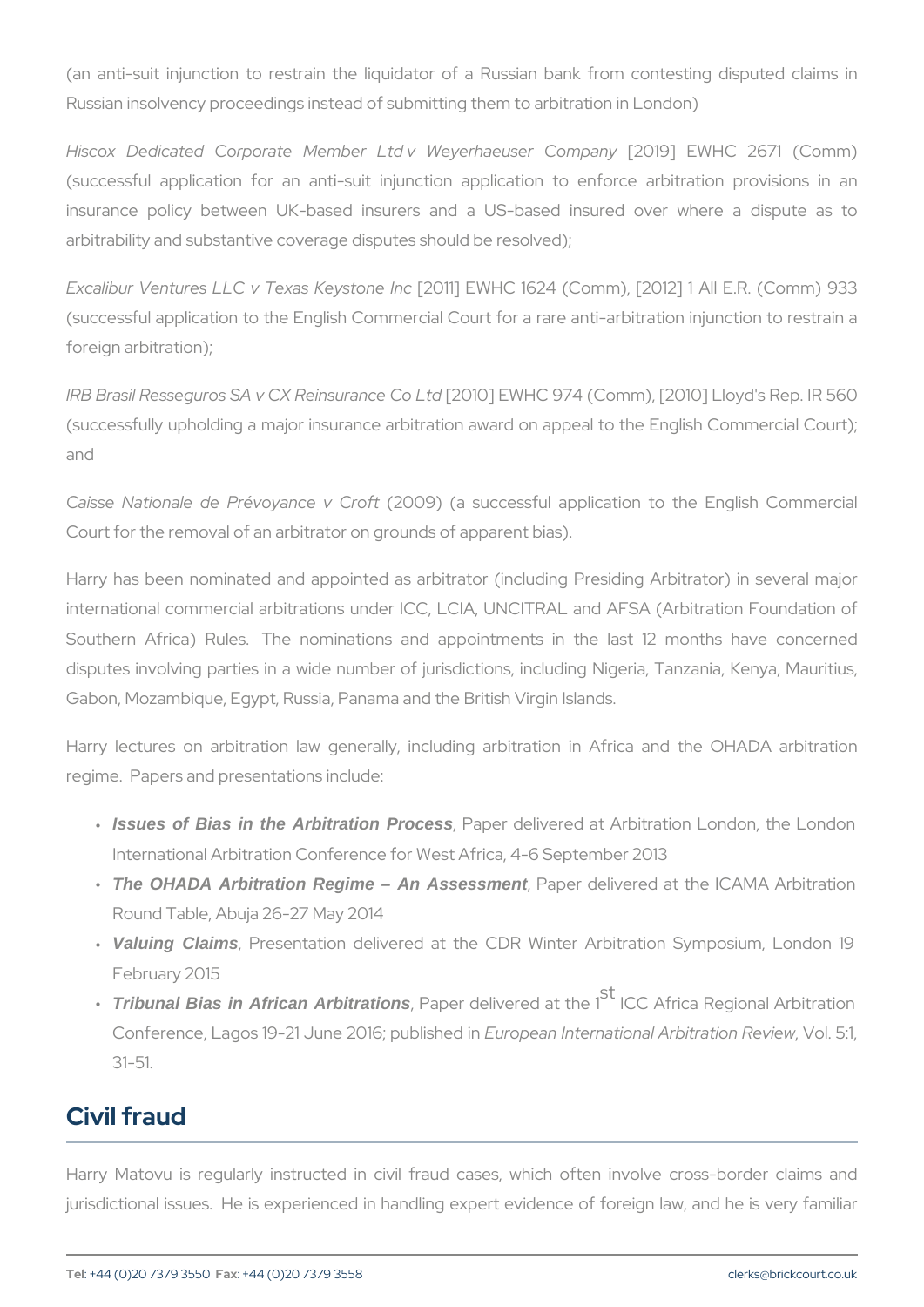with all aspects of ancillary relief in fraud proceedings, including:

- " jurisdictional challenges and issues of cross-border jurisdiction and
- " pre-judgment and post-judgment freezing injunctions (both app such orders)
- " third-party disclosure orders
- " asset-tracing remedies involving companies and assets in offsh Cayman Islands, Cyprus etc.
- " receivership orders against foreign assets in aid of the enforceme

Harry is currently engaged in a long-running and very substantial int Courts of Tamizan Englineering & Marketing Ltd v Standard, Cunhaircthre raises allegations of fraud and conspiracy, and involves a claim in case has connections with one of the biggest corruption scand commenced in February 2016, and the matter is ongoing before the H of Tanzania.

Other cases before the English courts include acting for a claimant i (ongoing); a successful challenge to jurisdiction and a worldwide fre a Kazakh bank which alleged a fraudulent conspiracy against its Alliance Bank JSC v Aquanta 10 ar bordion [2013] 1 All E.R. Appeal); [2011] EWHC 3281 (Comm); [2012] 1 Lloyd's Rep. 181 (Bur on behalf of a leading pharmaceutical company against a sel Panamanian companies with Swiss Hb Pharmaceutisa (s [20d 1y B W HiC 1625] (QB); a successful High Court action by financial services com fraudulent former adviser and chief operating officer successful appl search and seizure orders against the administrators  $A$  ferap pranajor to  $A$   $\overline{v}$ Bentol[22008] EWHC 3057 (QB)); and successful applications for free seizure orders against the administrators of a major ATE insurance sc

#### Insurance and reinsurance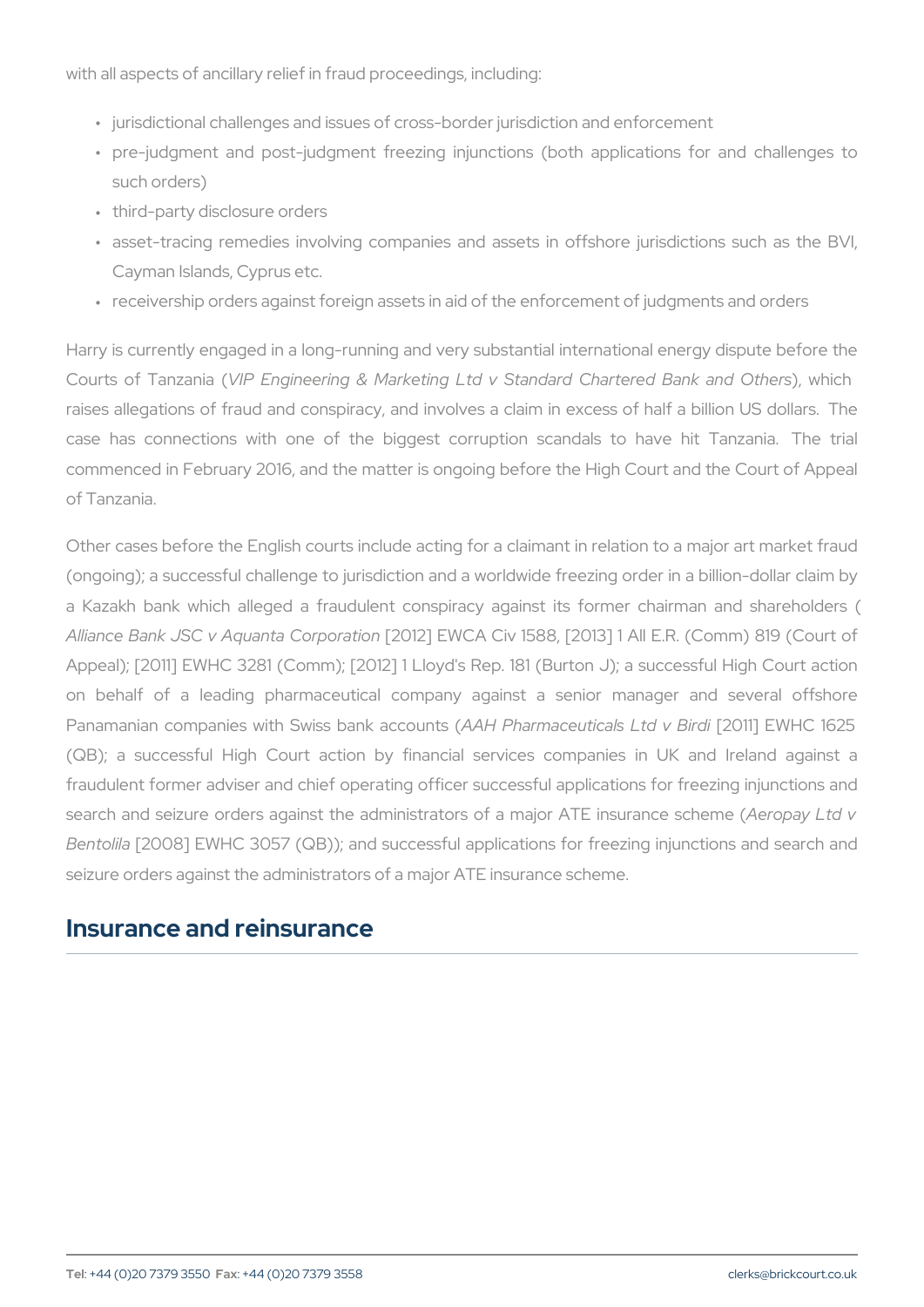Harry Matovu has a substantial insurance/reinsurance practice, in w for and against insurers and insureds, reinsurers and brokers acros London Market. His cases have included major litigation and an including the Lloyd's Litigation in the 1990s; various international d accident spiral; and international disputes involving energy insur professional indemnity insurance, bankers' blanket bond business, reinsurance of US casualty business and reinsurance of life business.

Reported insurance/reinsurance cases include:

Berriman v Rose Thomson Young[1(9U9r6deLwRrLiRin4g26L(dloyd s Litigation the LMX Spiral);

Charterhouse Development (France) Ltd v Sharp [1998] Lloyds Rep IR 266 (bankers blanket bond and professional indemnity insurance claim);

FIGRE Ltd v Mander Lloyds Rep IR 193 (late payment of premium);

Bank of Scotland v Eucliclian (NEWHCLtd 32 (Comm) (claim arising out ATE insurance scheme);

Temple Legal Protection Ltd v QBE Insurance (Europe) Limited [2008] EWHC 843 (Comm), [2009] EWCA Civ 453 (dispute in relation to a binding authority for an ATE in

IRB Brasil Resseguros SA v CX [R@1m0d ult an ReepCol Rt 660 (coverage disp reinsurance of US casualty business).

Hiscox Dedicated Corporate Member Ltd v [200e199e] rh a bouts @ r 267 m p a 6 (successful application for an anti-suit injunction application to insurance policy between UK-based insurers and a US-based in arbitrability and substantive coverage disputes should be resolved).

#### Banking and finance

Harry Matovu has extensive experience of litigation and advisory wor for several of the leading lenders and providers of business finar finance and other City matters, including acting for a leading invest following a major UK corporate collapse; and advising on split capital both purchasers and sellers in disputes arising out of share purchas earn-out' claims, and a successful multi-million pound action for dan share purchase dispute, which confirmed important principles for t case & g(eas ( UK) Ltd. v Kwik<sup>-</sup> $F$ 014(GB) W HL Cd. 2178 ( QB)). His practice a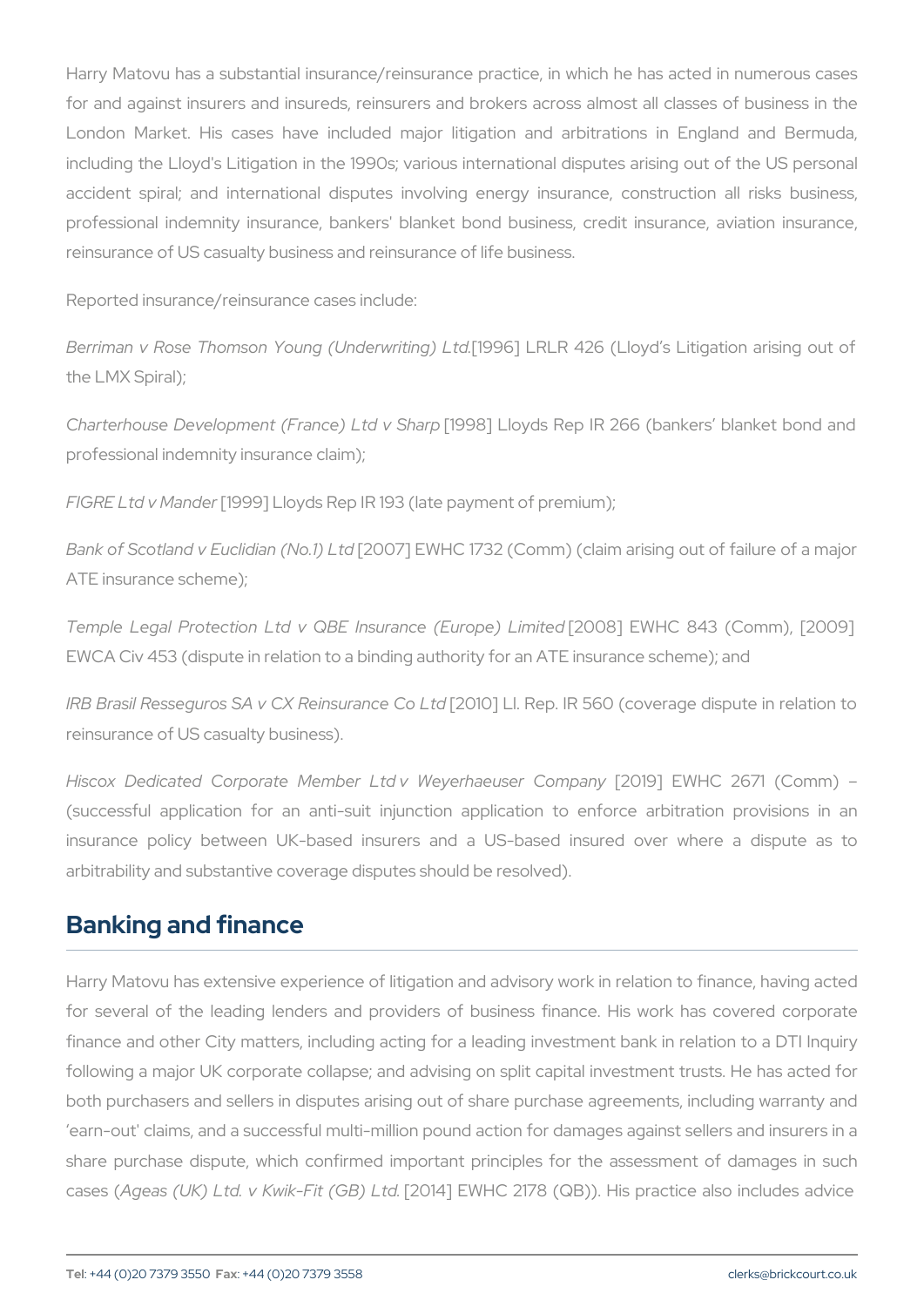and advocacy in relation to credit insurance issues and disputes.

Harry Matovu has advised and acted successfully for defendants to a a major Kazakh r Athid n ban Bank JSC v Aquan 2012 br Fo Wr Ca Aio Chiv 1588, [2 E.R. (Comm) 819 (Court of Appeal); [2011] EWHC 3281 (Comm); [20 has also acted on behalf of a Swiss claimant investment fund in the dispute against a leading global investment bank arising out of a long

Harry Matovu has a detailed knowledge of complex financial instrum issues. Recent cases include a claim for recognition of bankrupty o the Cross-Border Insolvency Regulations; a dispute concerning the er agreement in the context of ongoing insolvency proceedings in R relating to a real estate development in West Africa.

Harry advises on hedge funds, private equity funds and the Alternative Investment Fund Managers Directive (AIFMD). He has recently advised on passporting issues in AIFMD, and he has successfully acted for the manager of an offsho out of a UK property investment scheme.

#### Public international law

Harry Matovu has been involved in major cases raising substantial Junior Counsel, he was instructed for the President of Equatorial ( QC) in a high-profile conspiracy claim arising out of an attempted c conspirators, which proceeded through the High Court and Court of Appeal of  $A$ appeal raised issues about the justiciability in the English courts alleged perpetrators of the attempted coup. Given the importance of heard by a panel of nine Law Lords. However, the action was settle Lords. This was hile is tead who are as one of the top 20 cases for 200 Mbasogo v Log 2008d House of Lords; [2006] EWCA Civ 1370 (Court of (Privy Council); [2005] EWHC 2034 (Davis J).

Harry has also acted on behalf of a foreign state insurance company reinsurance dispute which raised issues of state immunity and the ju policy and the management of the company. The reinsurers settled t after an application to strike out their case.

Harry has also recently advised a major international organisation in State Treaty dispute and most recently he has led the appeal of the State Treaty dispute and most recently he in an important case concerning the impleading of foreign sovereign under the State Immunice Acertal DyManmics United Kingdom Ltd v State of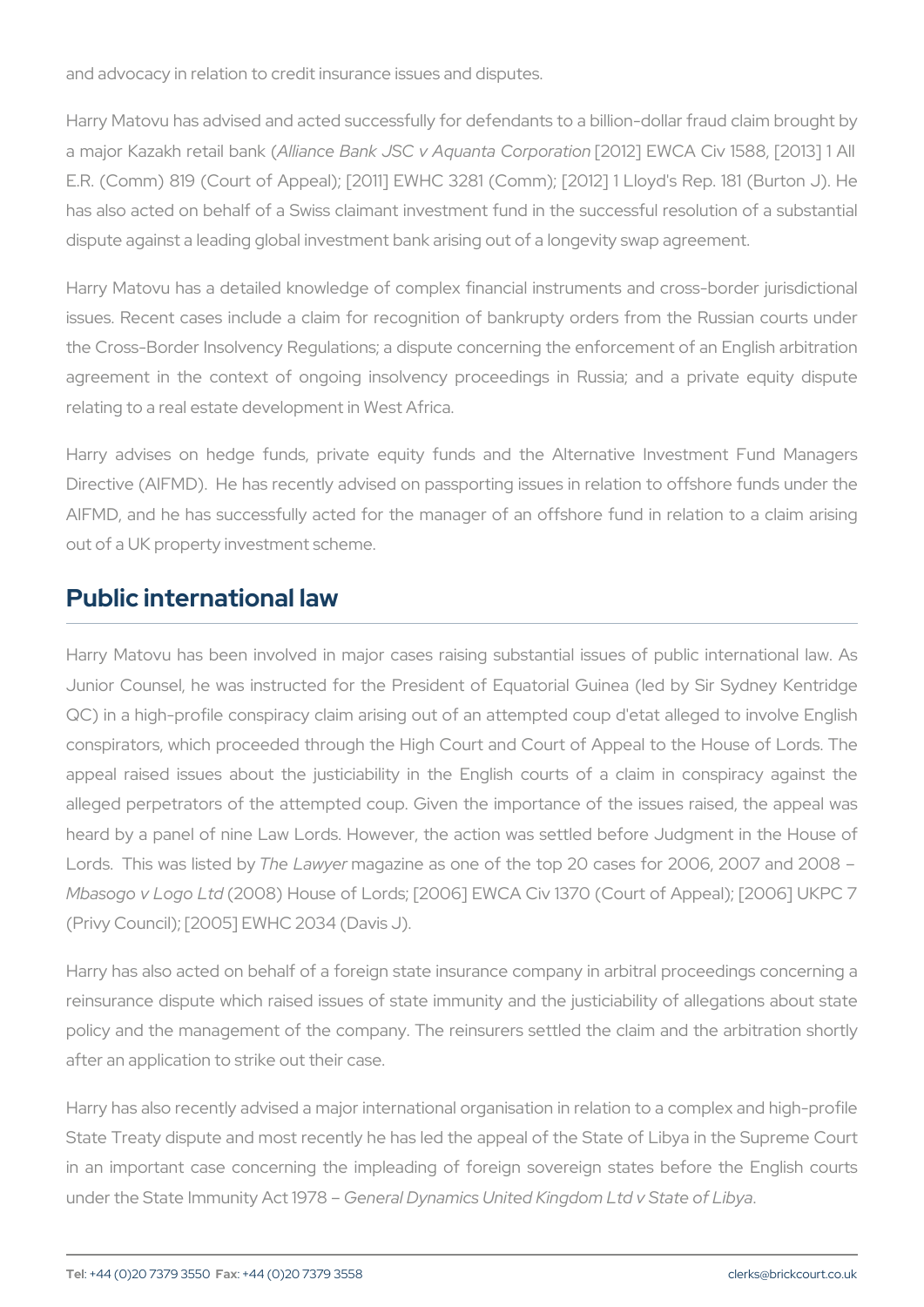### Public Law

Harry Matovu has considerable experience of administrative law and t served as Deputy Counsel to the long-running BSE Inquiry (1998 Leading Counsel by Kent County Council in a high-profile an Government's decision to stop the current scheme for funding buildin England. This was listed as one of the Thtop Lawmaga a sin Ecolum they Council v Secretary of Stafe Of the EENW Hatian 7 (Admin).

#### Reported cases

- " Riverrock v International Ban[k2 Ob2f0 \$t EPNeHI of s2b4u8r3g (Comm), [2020] 2 591 Leading Counsel for Defendant in application for an liquidator of a Russian bank from contesting disputed claims in Ru
- " Process & Industrial Developments Ltd v <code>F[201694</code>lER<code>Neht</code>  $\Omega$ b2i2c4 of ( $\Omega$ og Leading Counsel for Defendant State in application for permissio arbitral award against the Government of Nigeria.
- " Hiscox Dedicated Corporate Member Ltd v [W2|@oy|]hhaeWuHsGer266711np(aCnoy Leading Counsel for Claimant in successful application for an enforce arbitration provisions in an insurance policy between U insured over where a dispute as to arbitrability and substant resolved.
- "Ageas (UK) Ltd v Kwik-Fit (GB) Lto[20a1n4d] ÆlWGHOEu12o1p7e8 L(1OdB) Counsel for successful Claimant in multi-million pound claim for d in a share sale agreement. The case raised important issues as t of damages in such cases.
- " Excalibur Ventures LLC v Tęłast3]Ke Ey Witholde 217n6c7 (Comm) Sec Counsel for Defendants in ongoing billion-dollar dispute concerr Iraqi Kurdistan, listed by The Lawyer magazine as one of the successful application for an injunction to restrain foreign arl 1624 (Comm).
- " Alliance Bank JSC v Aqua[n210a120CoEpMoCaAtioOniv 1588 [2013] 1 All (Court of Appeal); [2011] EWHC 3281 (Comm); [2012] 1 Lloyd Counsel for principal co-defendants in a billion-dollar fraud clai its former chairman, directors and shareholders, in which massi obtained. The Defendants successfully challenged the jurisdict first instance and on appeal. The case raised important subrogation.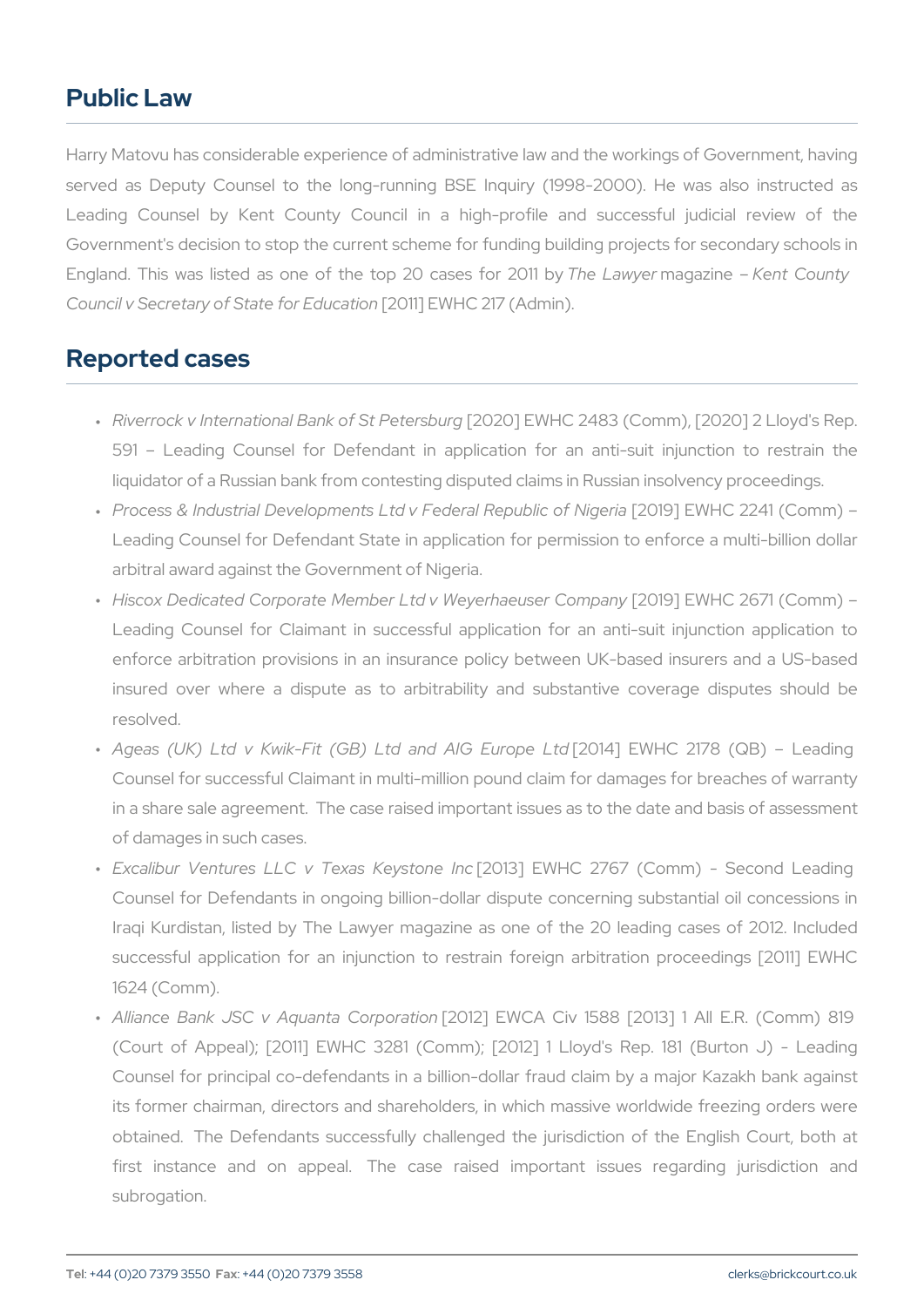- " Kent County Council v Secretary q[20Sfid]teEV1/dHrC E2111.7cat(iAoonlmin) Counsel for claimant local authority in a high-profile and Government's decision to stop the current scheme for funding schools in England, listed by The Lawyer magazine as one of the 2
- " PK Airfinance US Inc. v Chart(i2800m9s20alm0d)e– UK unLibd Counsel for finance house in multi-million dollar aviation insurance case concerning the removal of 2 Boeing the removal of 747 aircraft to Iran. The dispute raised important issues concerni of finance parties for non-disclosure by the aircraft owner/ application of the insurance market's AVN67B Endorsement. The case
- " Mbasogo v Logo Ltd (2008); H[o2u0s0e6] o EW CorAdsCiv 1370 (Court of A UKPC 7 (Privy Council); [2005] EWHC 2034 (Davis J). First Jur Sydney Kentridge QC). This was a ground-breaking and high-profil an attempted coup d'etat against the Government of Equatorial appeal before a panel of nine Law Lords. The case involve international law and the law of conspiracy. It was settled prior to It was listed by The Lawyer magazine as one of the top cases of 2
- " IRB Brasil Resseguros SA v CX[**R@1**n0\$;uLrb.n & & pColRto50 Counsel Claimant in dispute concerning application of double-proviso settl of loss reinsurance contracts involving claims arising out of settle
- " Nirah Holdings Ltd v British Agr[i2:00t9u]raEEWSHeClvi2c2e&s2 L(tClomm) C successful Claimant in Commercial Court dispute concerning p major UK visitor attraction and science research park.
- " Temple Legal Protection Ltd v QBE Ins[02.020r8c]e E(MEhelCop&e43 Li(mGiont [2009] EWCA Civ 453 - Junior counsel in an arbitration and append to the Court and  $\alpha$ Court of Appeal in a dispute concerning the rights and obligations relation to the run-off of a binding authority agreement.
- " Masri v Consolidated Contractors Inte[r2n0a0t8o]naElW Chom p2a4992 \$CAoLn Application on behalf of judgment creditor for the appointment assets of a judgment debtor. A significant development of the juristical
- " Bank of Scotland v Eucli[c2iQaoh7] NEoW1H) CLtd732 (Comm) Junior couns long-running Commercial Court dispute concerning the operation after-the-event litigation insurance scheme. Settled in the Court of
- "Yugraneft v Abramovich(20a0n8d) OthMeusti-million dollar conspir Commercial Court concerning major Russian oil company.
- " Government of Iran v Bara(k2a0t0 & all2e0 y Ol)tel High Court dispute conc foreign sovereign state to ownership and return of rare anti cultural heritage.
- " Lion Apparel Ltd v F2n0e0b8u)y–LFfidrst Junior for the Claimants in a mu Court dispute relating to a major Government public procurement p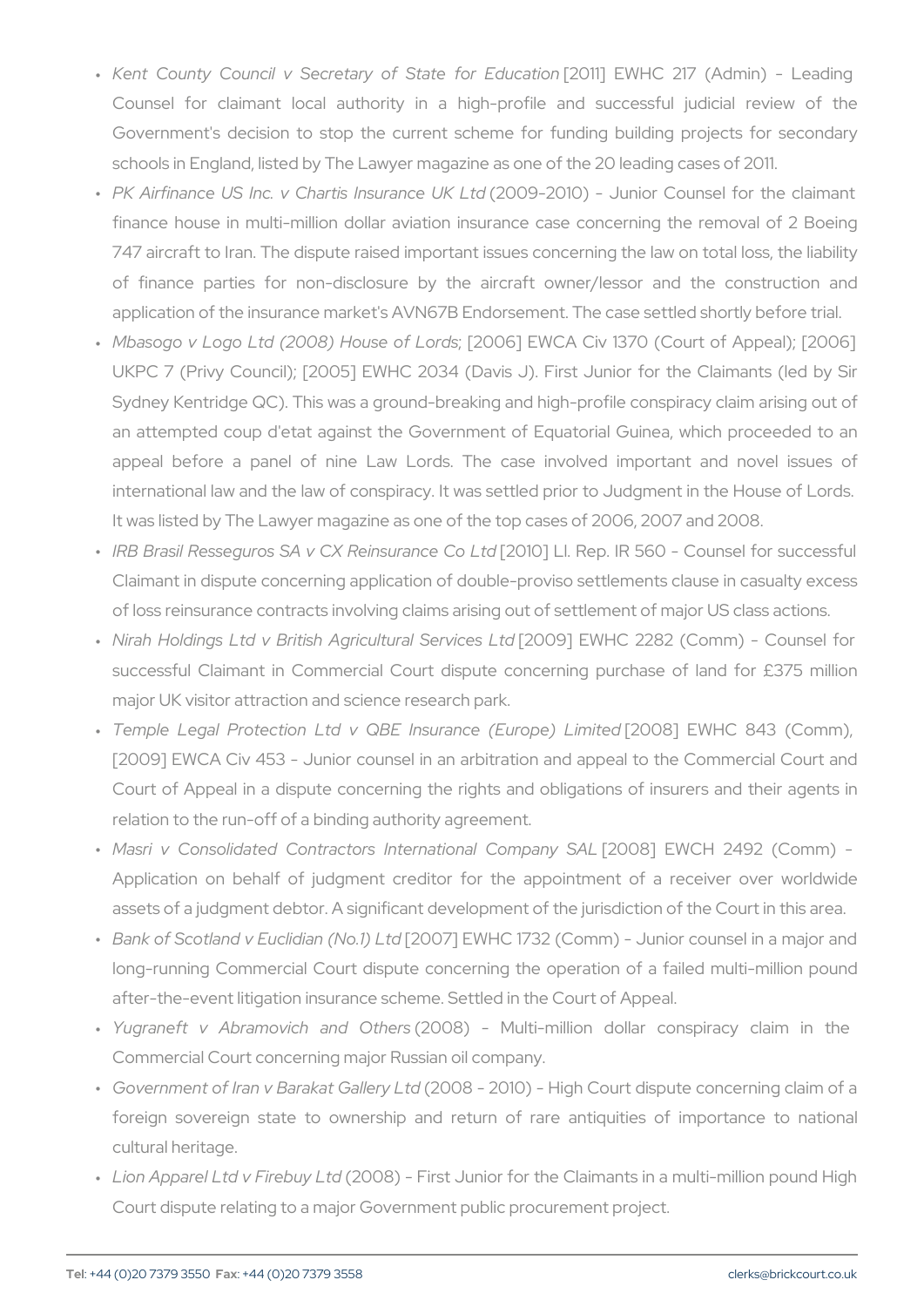- " MMR/MR Vaccine (12i0t0g1a 2i0on6) Junior counsel for a well-kn company in long-running and high-profile litigation brought by spectrum and other disorders against manufacturers of the MM have caused the disorders. The case against the manufacturers substantial volume of medical and scientific expert evidence disciplines.
- " BSE Inq(u1i9)98-2000) Deputy Counsel to the public inquiry chair Matravers to establish and review the history of the emergence and identification of  $B$ variant CJD in the United Kingdom, and of the action taken in re and to reach conclusions on the adequacy of that response, knowledge at the time. This wide-ranging inquiry involved investigation of the actions over 10 years of Government at the h major Whitehall Departments; detailed investigation and analysis and veterinary theories and knowledge, and of the organi veterinary research in the UK; and detailed investigation of industry processes within the farming, food, retail and waste industries.
- " FIGRE Ltd v [Mann9d9e]r Lloyds Rep IR 193 Junior counsel in a reins late tender of premium.
- " Charterhouse Development (Fra[n1o9e9)8]LtLdlow,dSsh&nepp IR 266 Junio Defendant brokers in an insurance dispute concerning coverage is relation to bankers' blanket bond and professional indemnity insur
- " Berriman v Rose Thomson Young[1,0U9n6d]erLwRrLifRng4)26Ltd. Junior C Defendant Lloyd s Managing Agent in major claim by Lloyd s Name

# Qualifications & Further Information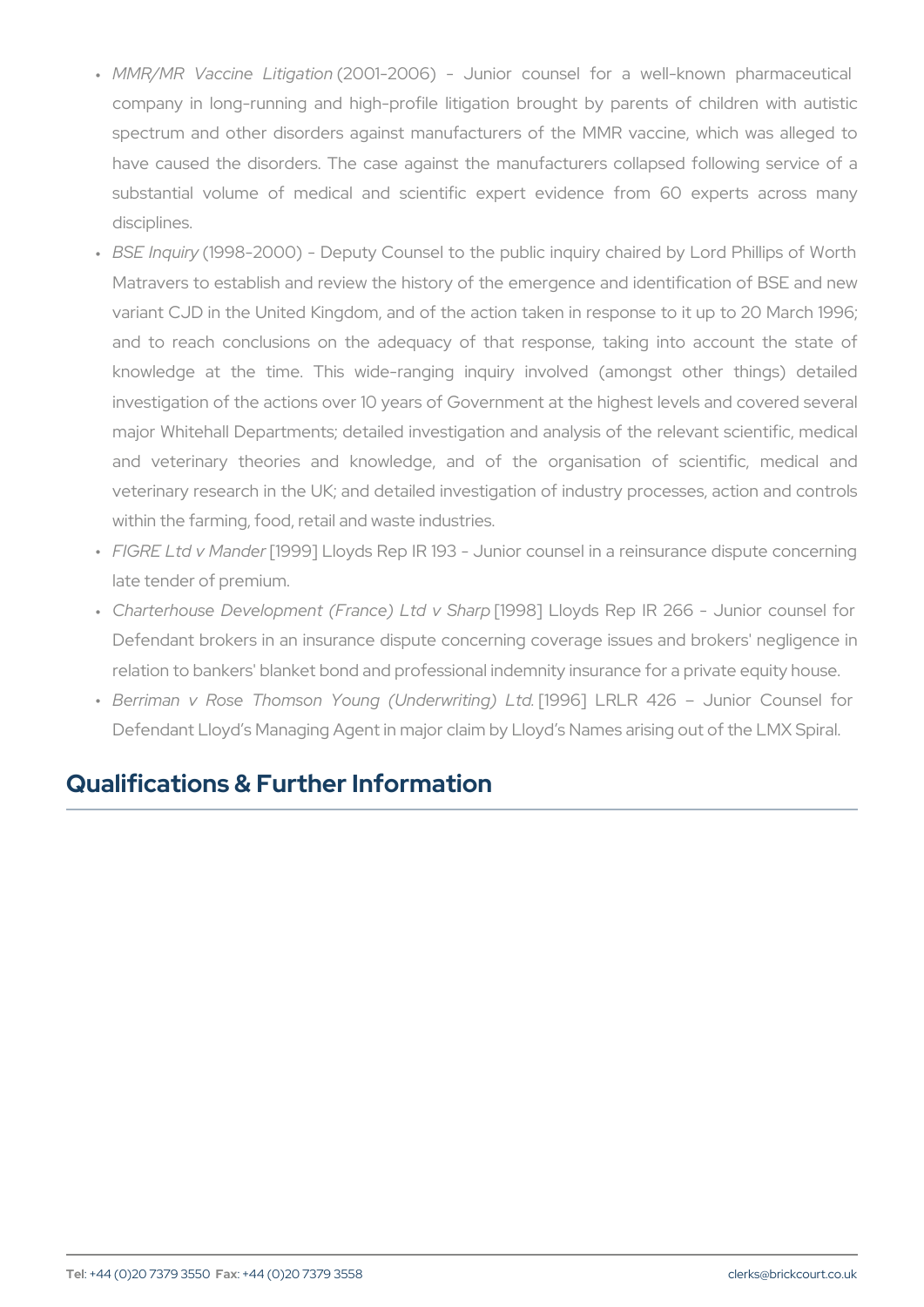King's Scholarship, Eton College (1976) Brackenbury Open Scholarship in Classics, Balliol College, Oxford (19 BA (Hons) Literae Humaniores, Oxford (1985) Dip.Law, University of Westminster (1986) Called to the Bar by the Inner Temple (1988) Pupillage at Brick Court Chambers (1988-1989) Queen's Counsel (2010) Master of the Bench, Inner Temple (2012) Member of the Court of the Lagos Chamber of Commerce International (2021) Member, London Court of International Arbitration Commercial Bar Association London Common Law and Commercial Bar Association Bar Council Professional Standards Committee 2005 2006 Bar Council Professional Conduct and Complaints Committee 1996 19 Trustee, The Personal Support Unit (independent charity providing person and members of the public attending court) 2008 2014.

### Directory Quotes

- " "Knows his subject inside out and is technically very good. He easy to work with." (Chambers & Partners 2022)
- " "He is really good as a chairman he is incredibly efficier (Chambers & Partners 2022)
- " "Harry is the best and most capable QC you will find, and he means a lot in lengthy proceedings." (Legal 500 2022)
- " "A fantastic advocate who distils the most complex issues into c 500 2022)
- " "He has a commanding presence as an arbitrator, extremely wel questions. Inspires confidence in the parties." (Legal 500 2022)
- " "Very commercial and extremely thorough." (Legal 500 2022)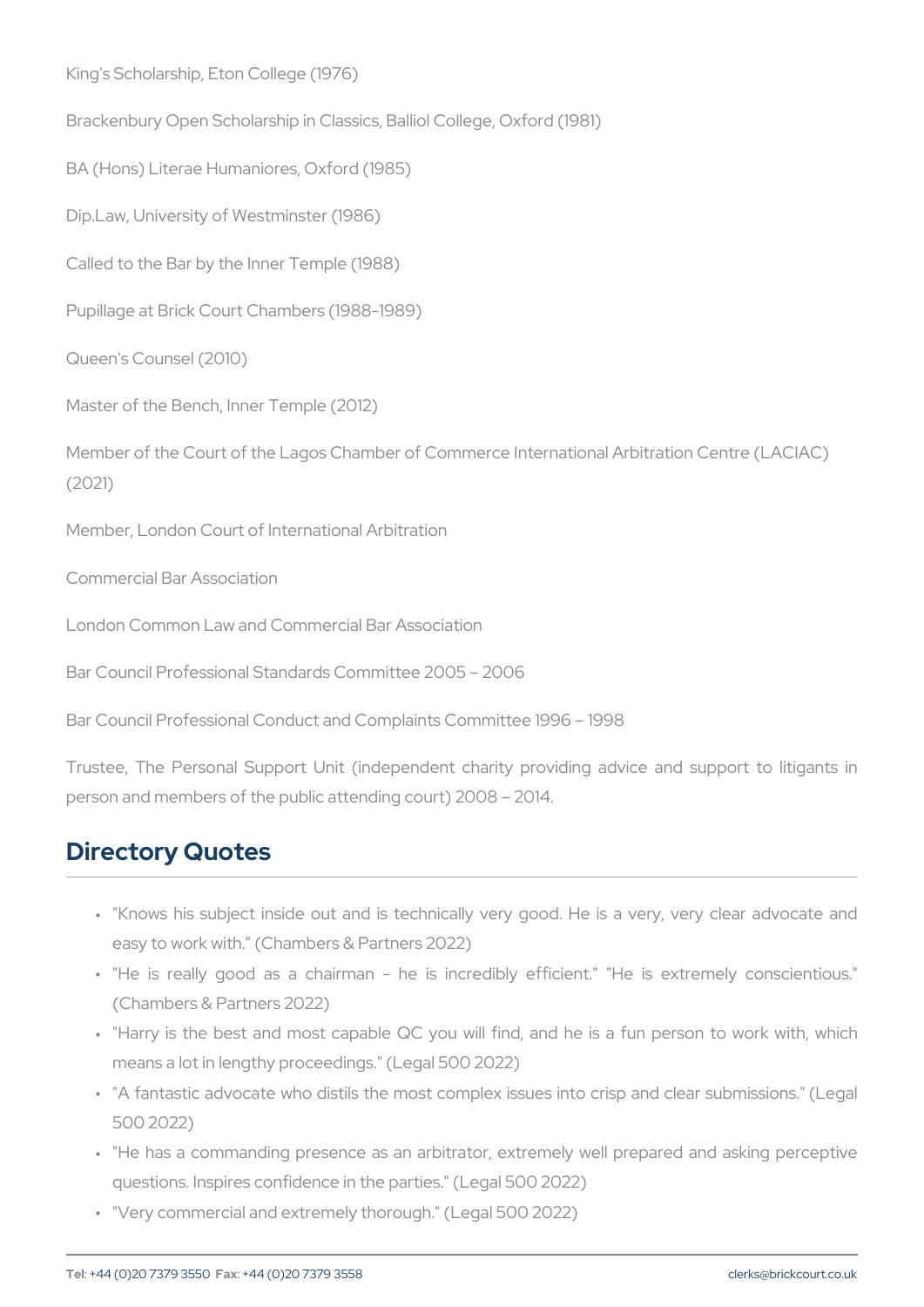- " "A highly intelligent and capable lawyer, an attractive advocate calm , measured and has good judgement." (Legal 500 2022)
- " "A legal force of hurricane strength, his analytical skills, con skills, topped by the smoothest and most highly lethal approach experienced, makes him the quintessential QC." (Legal 500 2021)
- " "First-rate written advocacy, and he is clear and persuasive." (Leg
- " "His oral advocacy is a joy to listen to measured, not without lig and well judged. (Legal 500 2021)
- " "An advocate that you stop and listen to as he really comm excellent commercial mind, shows excellent leadership and is a Partners 2021)
- " "He is completely on top of the facts, reads everything and has unparalleled diplomacy skills and is very hands-on and a ple Partners 2021)
- " "He's very user-friendly and very able." (Chambers & Partners 2021)
- " "A brilliant legal mind and a strategist who thinks two steps ahead
- " "A very strong team player and advocate." (The Legal 500 2020)
- " "Extremely hardworking, he is there with the team and for the tean
- " "He relishes energy sector problems, chews them into manageab the opposition." (The Legal 500 2020)
- " "Harry is well versed in arbitration and English law, and does matter and summarising the necessary principles." "He's incredil (Chambers & Partners UK & Global 2020)
- " "He has a fantastic manner with clients. He works very har (Chambers & Partners 2020)
- " "A very bright individual who grasps voluminous documents very advocate. He is very responsive and very good with clients." (Cha
- " "Unbelievably hard-working and very astute." "He's totally unfl tense situations, and is able to distil the most complex legal issue (Chambers & Partners UK & Global 2019)
- " "Delightful and fantastic with clients." "A very effective (Chambers & Partners 2019)
- " "Very considered and commercial and brilliant to work with." (The " "The consummate cross-examiner; superb on his feet." (The Legal " "Very bright, user friendly and a pleasure to deal with." (The Lega " "A quintessential lawyer who is knowledgeable on diverse subject " "Tremendously tenacious and committed, he's an absolute tea cross-examiner, who's great on his feet." (Chambers & Partners 20 " "Very astute." (Chambers & Partners 2018)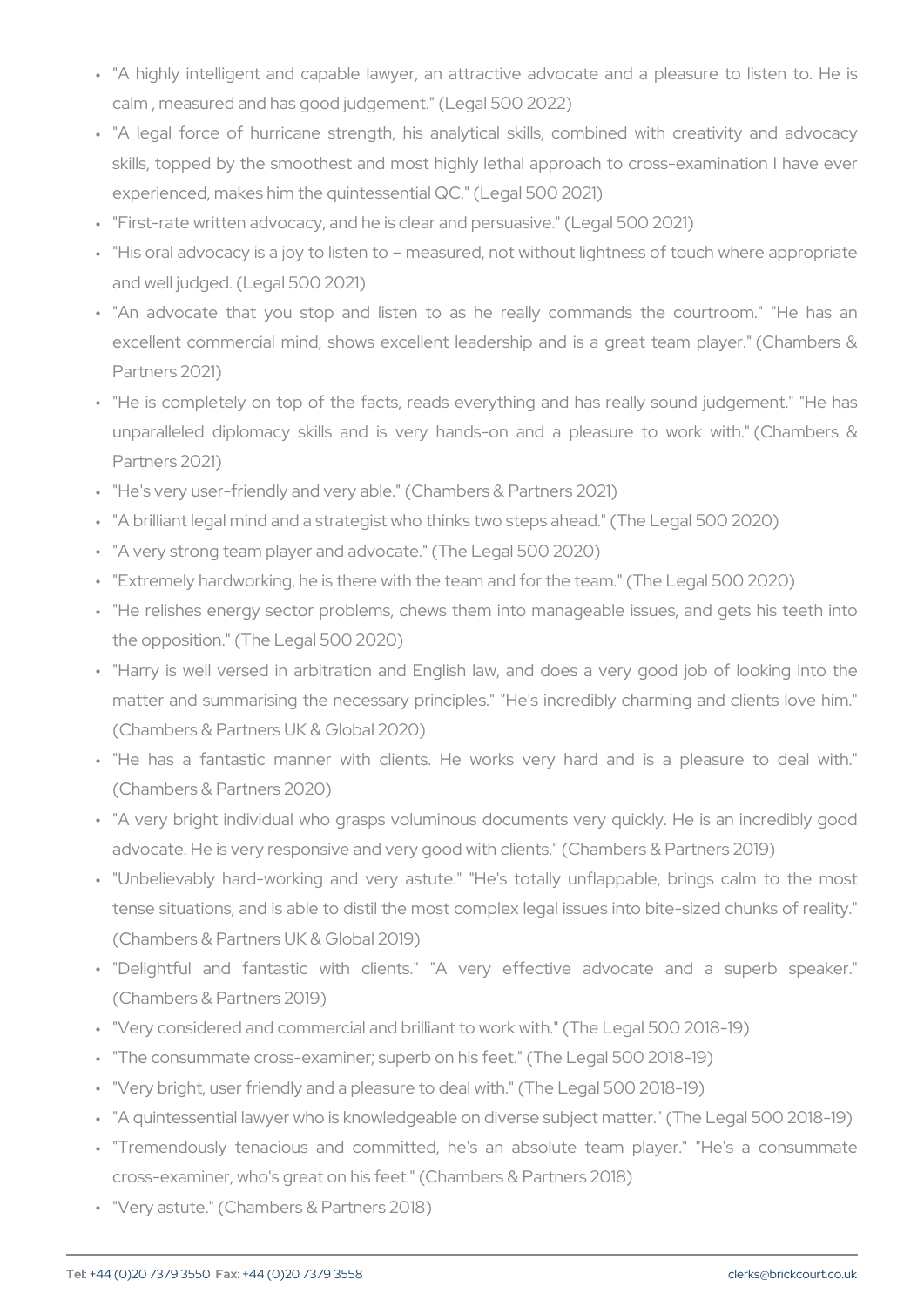- " "A charming and unflappable advocate. He has developed a real  $\epsilon$ battles." (Chambers & Partners 2018)
- " "An excellent and sensible leader" who is "the consummate cross-2018)
- " "A gifted advocate with a superb voice and a great ear for a r 500 2017)
- " "An extremely capable and creative silk, who has an unrivalled 500 2017)
- " "Consistently first-rate." (The Legal 500 2017)
- " "He is a total joy to work with, and his cross-examination is answers out of witnesses and decisions out of arbitrators." (Cham
- " "He is a really classy performer." "A punchy advocate who is good (Chambers & Partners 2017)
- " "One of his key attributes is his ability to, with great wit and around the throat of an opponent and slowly strangle them. He very, very detailed grasp of the facts and a thorough understandi is done with charm, grace and style." (Chambers & Partners 2017)
- " "He is a charming and unflappable advocate. He has develo jurisdictional battles." (Chambers & Partners 2017)
- " "Strong on cross-border jurisdictional issues." (The Legal 500 2016)
- " "Confident acting for and against insurers, reinsurers and brokers
- " "Very authoritative, calm and persuasive. He has a keen str operator. His superb cross-examination skills provide the clie Partners 2016)
- " Harry Matovu QC is a terrific cross-examiner (Who's Who Legal U
- " "Super-intelligent and a true gentleman who has the most submissions include some of the best turns of phrase one c Partners 2016)
- " Much praised for his advocacy skill, and an expert in fraud, en cases. He is also noted for his skill in handling jurisdictional disp
- " Experienced and accomplished counsel who handles a broad rang sphere. He is particularly adept at handling matters arising in th and finance and energy sectors. (Chambers & Partners 2016)
- " Has a very broad commercial practice and is well regarded for h insurance matters. On the energy front he is known for his question expert witnesses. (Chambers & Partners 2016)
- " "He is very personable and brilliant with clients and expert wi them as he is very strong on the technical side." (Chambers & Par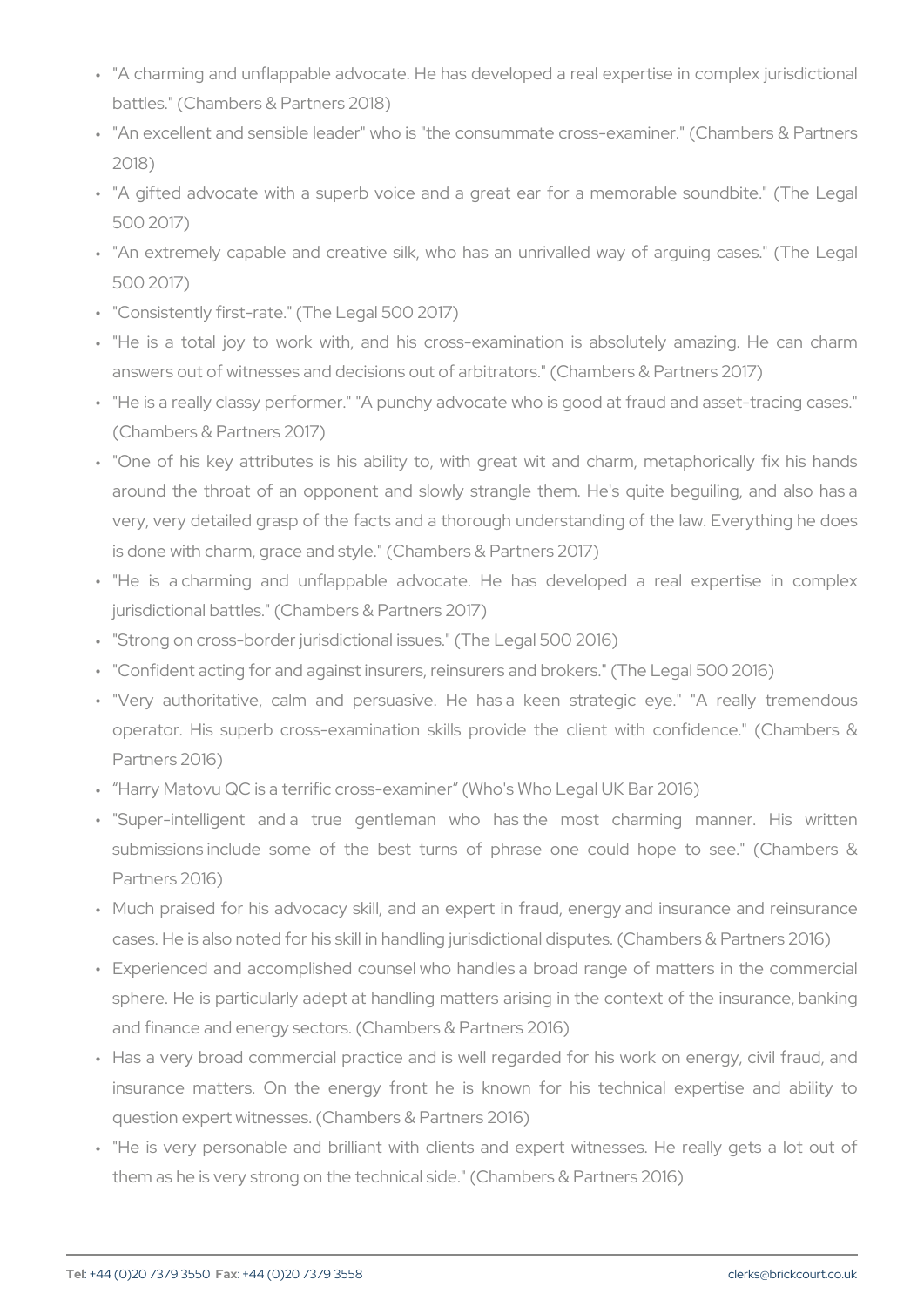- " A well-regarded commercial practitioner with a sizeable fraud pr trials, and also regularly advises both claimants and defendar (Chambers & Partners 2016)
- " "Harry Matovu QC is hailed as extremely clever and very effect the oil and gas sector." (Who's Who Legal UK Bar 2015)
- " "He has developed real expertise in complex jurisdictional ba bedside manner, very intellectual and is very thoughtful about the & Partners 2015)
- " Comes strongly recommended by instructing solicitors, who con his ability in cross-examination. He maintains a diverse comm civil fraud, natural resources disputes, jurisdictional challer Partners 2015)
- " "Absolutely charming to work with and very good with clients. He work and is a very good cross-examiner. He works hard, is arguments." "Some advocates bamboozle, bully or fight; he char with a smile." (Chambers & Partners 2015)
- " Has a broad commercial practice and experience of he frequently handles disputes involving offshore jurisdictions and i Partners 2015)
- " "A charming and unflappable advocate. He has developed real e battles." "He has an incredibly good bedside manner, very intelle the work that he does." (Chambers & Partners 2015)
- " A robust litigator with an extensive insurance and reinsurance expertise in energy, arbitrations and jurisdictional disputes (Chambers & Partners 2015)
- " "Handles general commercial litigation and arbitration, and is no disputes, insurance and reinsurance and civil fraud." (Chambers &
- " "He's absolutely charming and has such a good brain. He alway feel that he's part of your team. An extremely able man." (Chamber
- " "A highly regarded silk with a solid domestic and international He acts in a myriad of disputes, including those concerning the (Chambers & Partners 2014)
- " "A consummate team player, who is astute at exploiting weakness 500 2014)
- " "Extremely bright." (The Legal 500 2014)